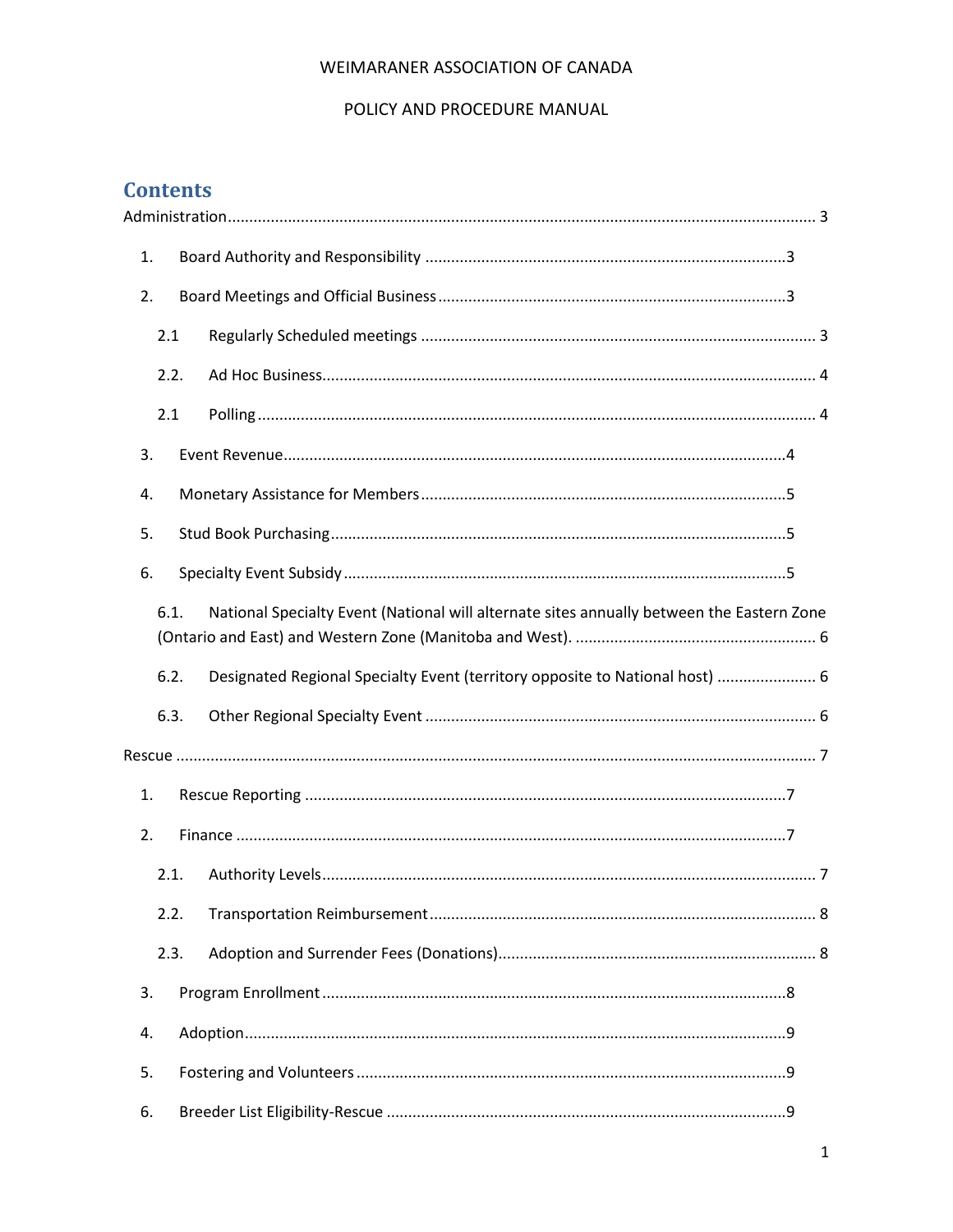#### POLICY AND PROCEDURE MANUAL

| 1.  |  |  |
|-----|--|--|
| 2.  |  |  |
| 3.  |  |  |
| 4.  |  |  |
| 5.  |  |  |
| 6.  |  |  |
| 7.  |  |  |
| 8.  |  |  |
| 9.  |  |  |
| 10. |  |  |
| 11. |  |  |
| 12. |  |  |
| 13. |  |  |
| 14. |  |  |
| 15. |  |  |
| 16. |  |  |
| 17. |  |  |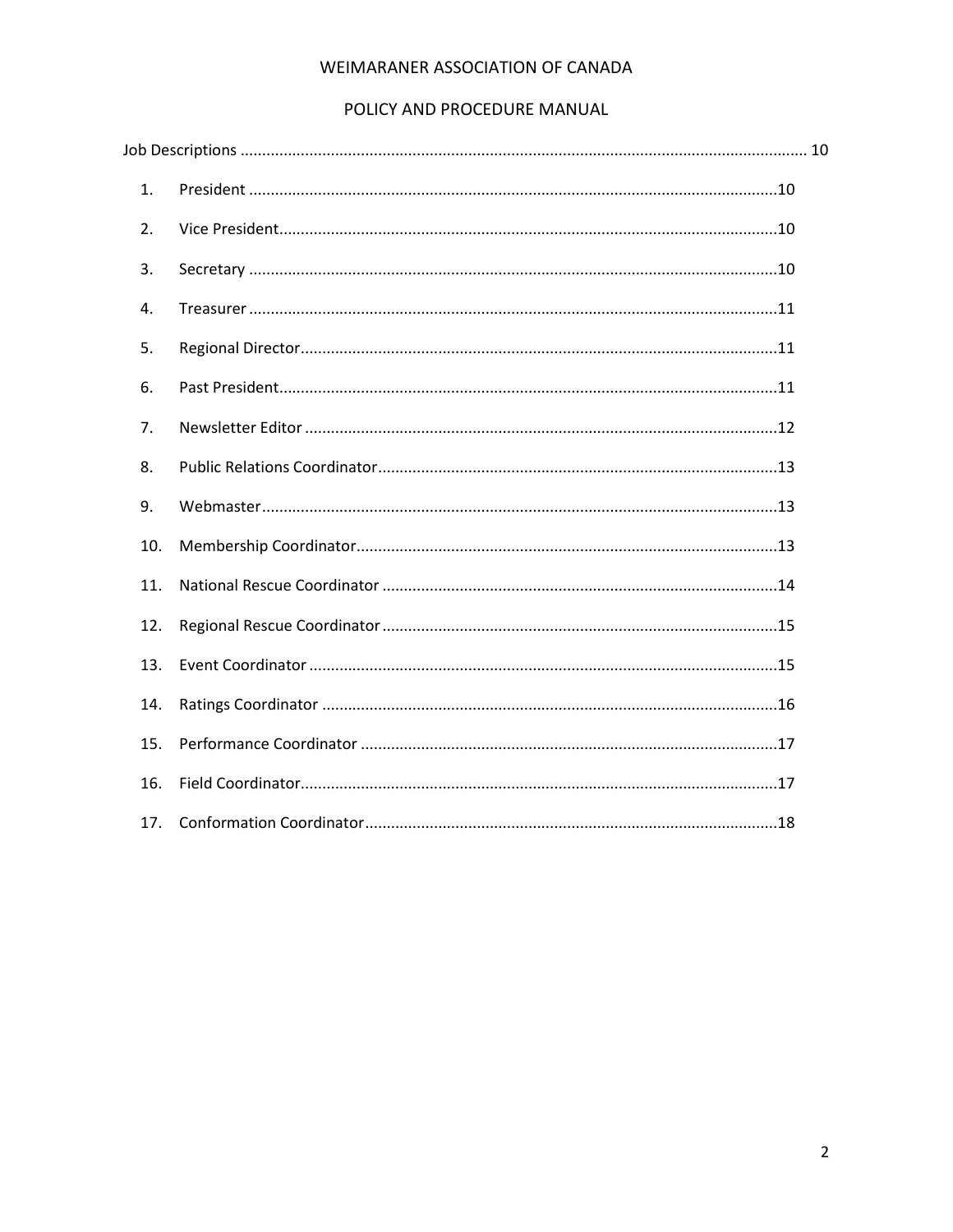#### POLICY AND PROCEDURE MANUAL

# <span id="page-2-0"></span>**Administration**

#### <span id="page-2-1"></span>**1. Board Authority and Responsibility**

Board Members do not have the authority to take action, make decisions or express any opinion on behalf of the Board without having the approval of a majority of the Board, and know that the opinion they are expressing is that of a majority of the Board.

It is the responsibility of members of the Board to present the concerns and opinions of the constituents in their area. These concerns and opinions, as well as their own, should be made known, using the WAC Directors email group. At all times the best interests of the WAC must prevail, and not the interests of any one group or party, when it comes to making decisions.

Once a poll has been taken and a majority of Board members support a decision, all Board members will respect and accept that decision.

Confidentiality must be maintained and sensitive matters shall not be discussed with anyone other than members of the Board.

Board members should be cautious not to voice opinions which may be construed as being the opinion of the Board, unless that opinion has been approved by the Board.

Comments and statements in writing should not be made on behalf of the Board, unless these matters/statements have been discussed and approved by the Board.

It is the responsibility of all Board members to actively participate in all decision making and discussion. Board members who fail to participate in a minimum of 60% of the official business, in any calendar year, as is dealt with on the WAC Directors email group/board meetings, will be considered to have vacated their position. A poll will be taken to declare that position vacant. *Date Approved: January 2008 Date Revised: January 2022*

#### <span id="page-2-2"></span>**2. Board Meetings and Official Business**

<span id="page-2-3"></span>Meetings of the Board shall take place in accordance with the following online meeting procedure.

#### **2.1 Regularly Scheduled meetings**

- a) The meeting Chair will call for agenda items via email on the WAC Directors group list at least 2 weeks prior to the meeting date.
- b) The Secretary will compile a draft agenda including Regular Business (reports from Regional Directors, Coordinators, Secretary and Treasurer), Unfinished Business and any new agenda items emailed to the WAC Directors group list. This draft Agenda will be emailed for review to the WAC Directors group list with a meeting reminder, 1 week prior to the meeting commencement date.
- c) A reply must be sent by all members of the Board to the WAC Directors group list confirming participation at this scheduled meeting. The participants will review the agenda and recommend any changes. If a quorum cannot be held, then an alternate date will be set by the meeting Chair. *(A quorum for a Board Meeting shall consist of at least four members of the Executive, two whom must be elected officers and two Directors)*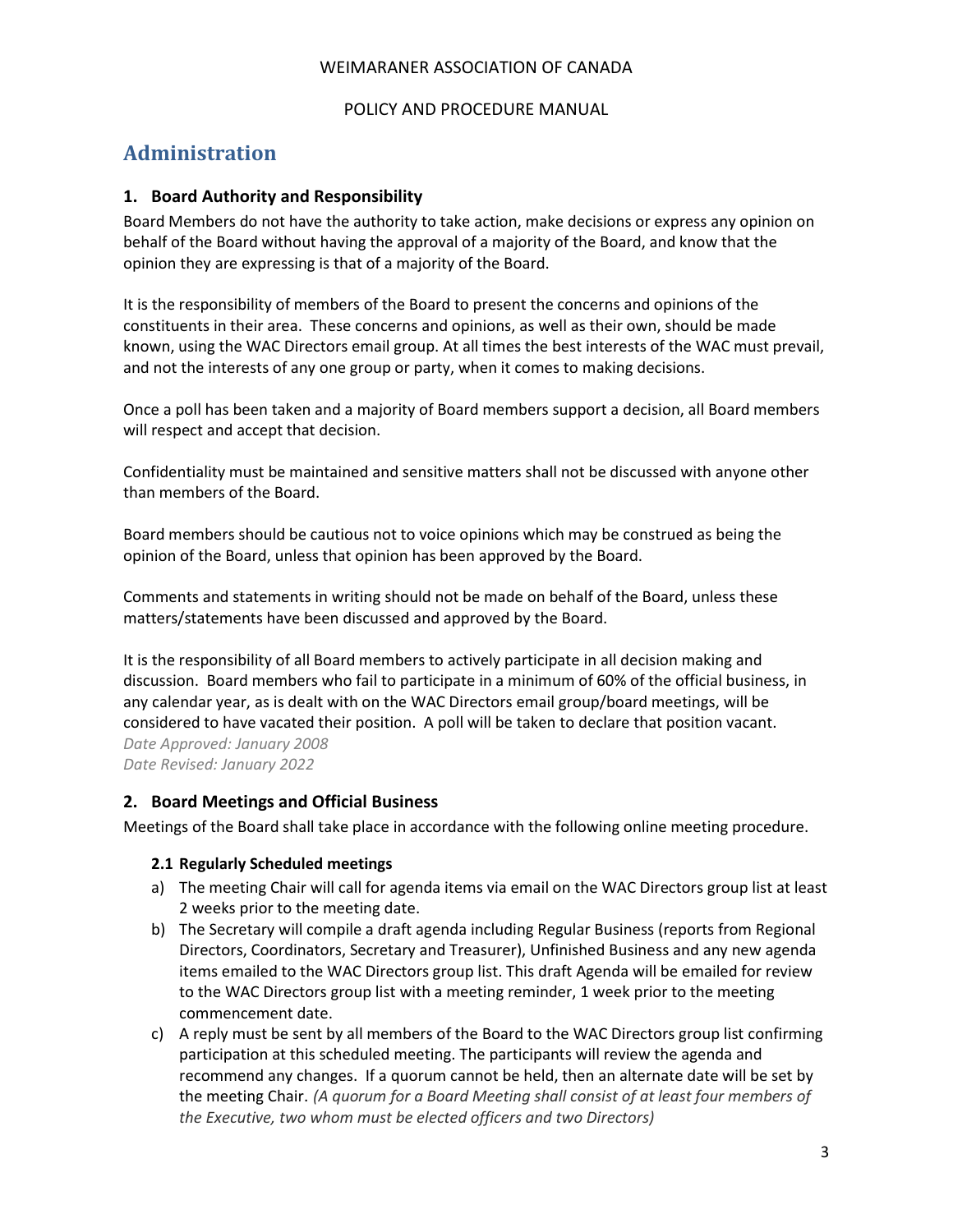#### POLICY AND PROCEDURE MANUAL

- d) The Secretary will complete a final agenda based on feedback and email this document to the WAC Directors group list approximately 48 hours prior to the meeting date.
- e) A number of agenda items will be posted (numbered) for discussion by the meeting chair at the beginning of the meeting.
- f) During the meeting, one of the following 3 things will occur.
	- i. A Member will formulate a Motion, which will be voted on.
	- ii. The discussion may be tabled for a future meeting/discussion.
	- iii. The agenda item may be closed with no further action.
- g) All motions will be carried when a majority of persons polled are in agreement. A quorum must be maintained for all votes.
- h) The meeting Chair will put forth a motion to adjourn the meeting.
- i) The minutes will be drawn from the meeting records and duly recorded by the Secretary for inclusion in the next issue of the Newsletter.

# <span id="page-3-0"></span>**2.2. Ad Hoc Business**

Often there are decisions and discussions that must be dealt with and it is not feasible to wait until a meeting can be called. In these instances the following will be the procedure.

- a) The concern that needs to be addressed will be emailed to the entire Board via the WAC Directors group list by the Board Member to whose attention it has been brought.
- b) A discussion will occur as required.
- c) A Motion will be put forward from this discussion, which will then be voted on with a realistic deadline. The motion will be carried when a majority of the Board is in agreement.

These motions will be recorded by the Secretary and published in the minutes for the next meeting and inclusion in the first newsletter immediately following the next meeting.

# <span id="page-3-1"></span>**2.1 Polling**

All members of the Board will have the capability to request a Poll in the WAC Directors group list. All Polls must include:

- a) An item number (date starting with year, then month) eg. 2008-03-31
- b) A short and relevant subject line
- c) A clear and concise overview of the subject
- d) Relevant options for the Board to make their decision on
- e) One of these options must be an abstain option. This option will be used by the President (not a voting position except in the case of a tie) and any Board members who may not feel qualified to vote on the other options. This option will ensure documentation of participation from all Board members.
- f) Voting will NOT be anonymous; this option must NOT be chosen when setting up a poll.

*Date Approved: March 2005 Date Revised: January 2008 Date Revised: January 2022*

# <span id="page-3-2"></span>**3. Event Revenue**

The WAC is committed to fulfilling the OBJECTS as outlined in the Constitution. The WAC sponsors numerous events.

These events may include but are not limited to:

• Specialty Shows and Trials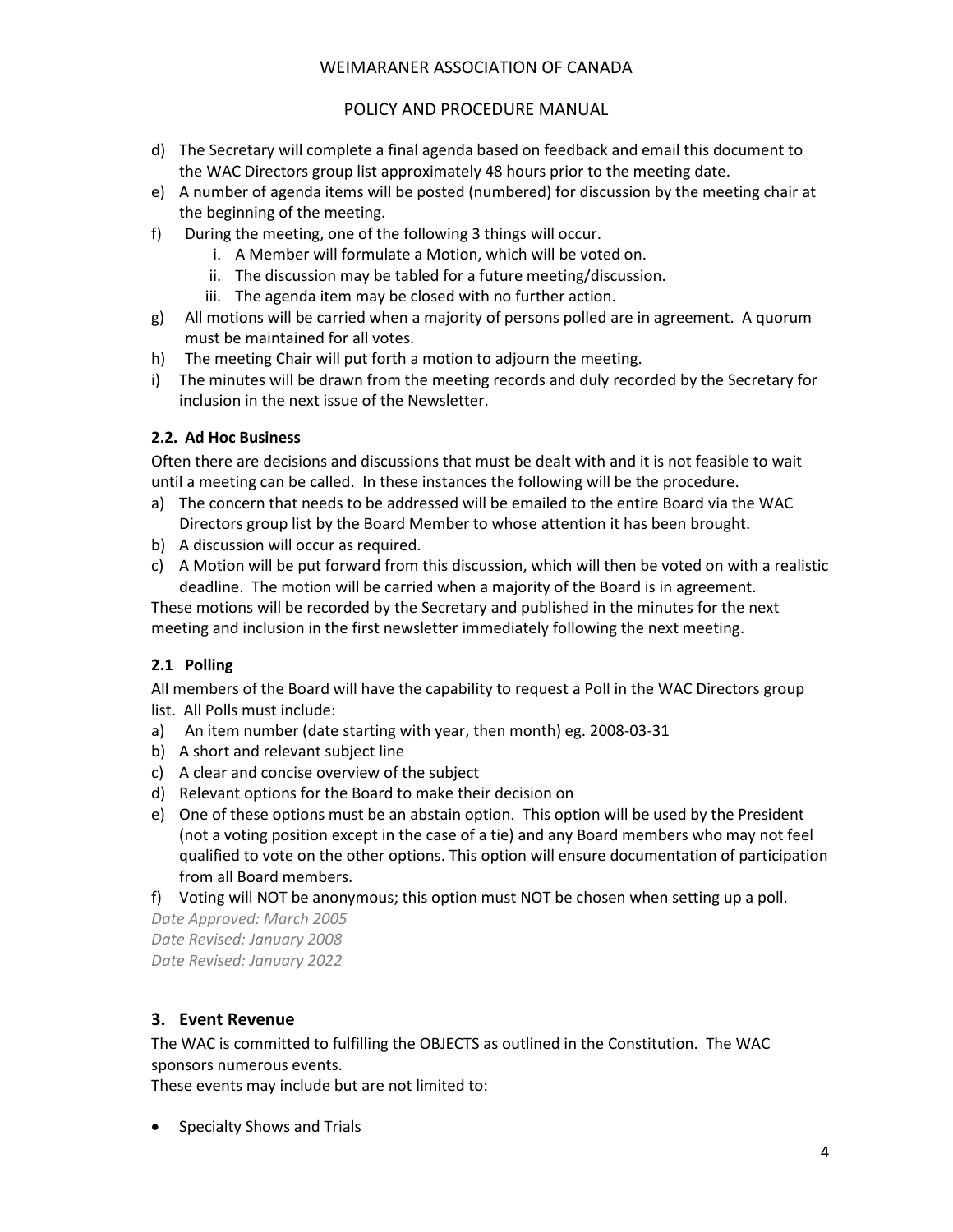#### POLICY AND PROCEDURE MANUAL

- Field/Water dog Events
- Performance Events
- Educational Events
- Fundraising Events

As the WAC sponsors these events, all revenues shall be turned into the Club Treasurer with an accounting of all income and expenses.

*Date Approved: October 2003 Date Revised: January 2022*

#### <span id="page-4-0"></span>**4. Monetary Assistance for Members**

To support the membership in their various endeavors and to promote the Weimaraner, the WAC will provide monetary assistance to those members who are eligible to compete on a national stage. This assistance will be a donation of \$100.00 to help with travel expense when a member elects to compete.

The following events are eligible:

- The AAC National Agility Trial. Dogs run in a series of qualifying events and must receive sufficient points to be eligible for the national trial. Until the CKC begins holding a national agility event, the AAC trial will be the one the WAC supports.
- Other National type events subject to Board Review

All applications should be forwarded via the Regional Director to the Board of Directors, prior to the event, for approval. Once approved, payment will be made immediately after the member has participated in the event. In the event that more than one member is qualified to compete in an event, the member with the dog which has earned the highest number of points in that discipline will be supported.

*Date Approved: April 2003 Date Revised: March 2007 Date Revised: January 2022*

# <span id="page-4-1"></span>**5. Stud Book Purchasing**

To have a better understanding of the number of Weimaraners being bred and registered in Canada, the WAC will annually purchase the CKC Stud Books.

These Books will be made available electronically to the membership if requested.

*Date Approved: May 2005 Date Revised: January 2022*

# <span id="page-4-2"></span>**6. Specialty Event Subsidy**

The WAC realizes the importance on hosting conformation Specialty show events annually. To support the annual National and Regional specialty events, the WAC will provide support in the following amounts.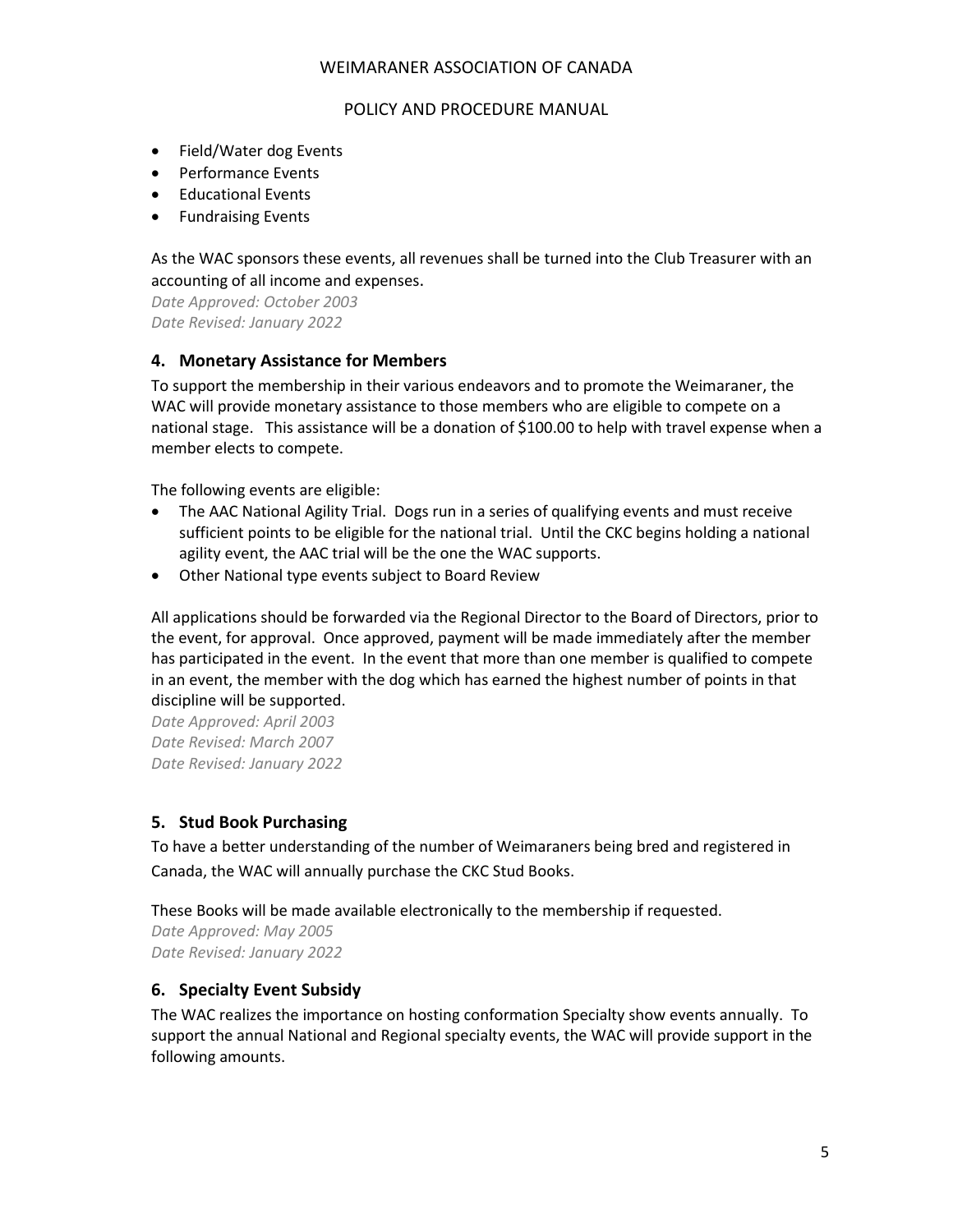# POLICY AND PROCEDURE MANUAL

# <span id="page-5-0"></span>**6.1. National Specialty Event (National will alternate sites annually between the Eastern Zone (Ontario and East) and Western Zone (Manitoba and West).**

- \$350.00
- The value of the current membership year's Trophy donations
- Standardized ribbons from the show secretary
- All other required monies must be fundraised or donations sought to support the event
- An accounting of income and expenses will be provided to the Treasurer within 30 days of the completion of the event. Failure to comply will disqualify future applications from host group.
- Any proceeds will be turned into the Treasurer within 30 days of the completion of the event.
- The event hosts are responsible for submitting the event results to the Newsletter editor within 30 days of the completion of the event, for publication in the next Official Newsletter.

# <span id="page-5-1"></span>**6.2. Designated Regional Specialty Event (territory opposite to National host)**

- \$200.00
- Standardized ribbons from the show secretary
- All other required monies must be fundraised or donations sought to support the event
- An accounting of income and expenses will be provided to the Treasurer within 30 days of the completion of the event. Failure to comply will disqualify future applications from host group.
- Any proceeds will be turned into the Treasurer within 30 days of the completion of the event.
- The event hosts are responsible for submitting the event results to the Newsletter editor within 30 days of the completion of the event, for publication in the next Official Newsletter.

# <span id="page-5-2"></span>**6.3. Other Regional Specialty Event**

At the discretion of the Board, other Regional Specialty events may be approved. An example would be a Regional Specialty the day prior to the National at the same venue. If this approval is granted, the following will apply:

- Standardized ribbons from the show secretary
- All other required monies must be fundraised or donations sought to support the event
- An accounting of income and expense will be provided to the Treasurer within 30 days of the completion of the event. Failure to comply will disqualify future applications from host group.
- Any proceeds will be turned into the Treasurer within 30 days of the completion of the event.
- The event hosts are responsible for submitting the event results to the Newsletter editor within 30 days of the completion of the event, for publication in the next Official Newsletter.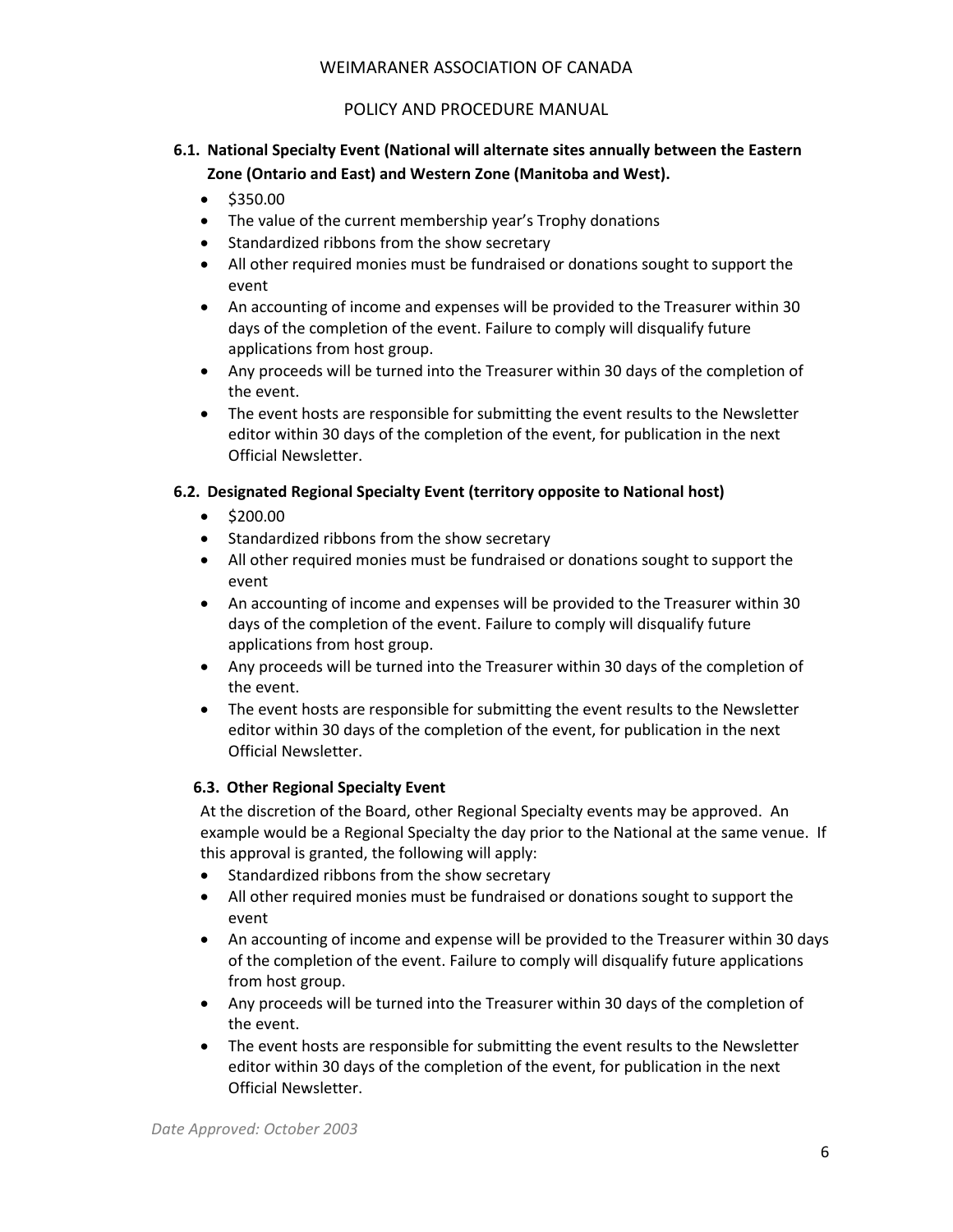#### POLICY AND PROCEDURE MANUAL

*Date Revised: February 2014 Date Revised: January 2022*

# <span id="page-6-0"></span>**Rescue**

The Weimaraner Association of Canada (WAC) Rescue program is a network of volunteers who are responsible for overseeing the WAC's decision to assist with re-homing of purebred Weimaraners who do not have a responsible breeder to fall back on in the event that the Weimaraner needs a new home.

WAC Rescue has two main objectives:

- Assisting with the re-homing of Weimaraners in need in Canada,
- Supplying education to owners in need and the public.

#### <span id="page-6-1"></span>**1. Rescue Reporting**

In order to provide oversight and make informative decisions, the Board requires regular reporting on the activity of the Rescue Program. This requires a flow of information in a timely manner.

To provide this information, the Regional Rescue Coordinator's will submit a report to the National Rescue Coordinator on a semi-annually basis (June, Dec). The reports must detail:

- Number of dogs taken into WAC Rescue since the last report
- Number of dogs re-homed since the last report
- Number of dogs currently in foster since the last report
- Total amount of expenditures
- Total amount of proceeds

*Date Approved: March 2008 Date Revised: January 2022*

#### <span id="page-6-2"></span>**2. Finance**

#### <span id="page-6-3"></span>**2.1. Authority Levels**

The WAC recognizes that there are essential and routine expenses which come with dogs entering our Rescue program. Dogs can come into the program with no health records and veterinary care that has lapsed. The Regional Rescue Coordinators may authorize up to \$500 for these essential or routine services. These services include:

- Core vaccinations: Rabies, Parvo Virus and Distemper. Leptospirosis and Lyme are not core vaccines.
- Routine spay and neuter
- 4Dx testing and preventative
- Physical Examination

Any expenditure that is not essential/routine and is over the pre-authorized \$500 must be approved by the National Rescue Coordinator. The National Rescue Coordinator will submit all such requests to the Board for their approval.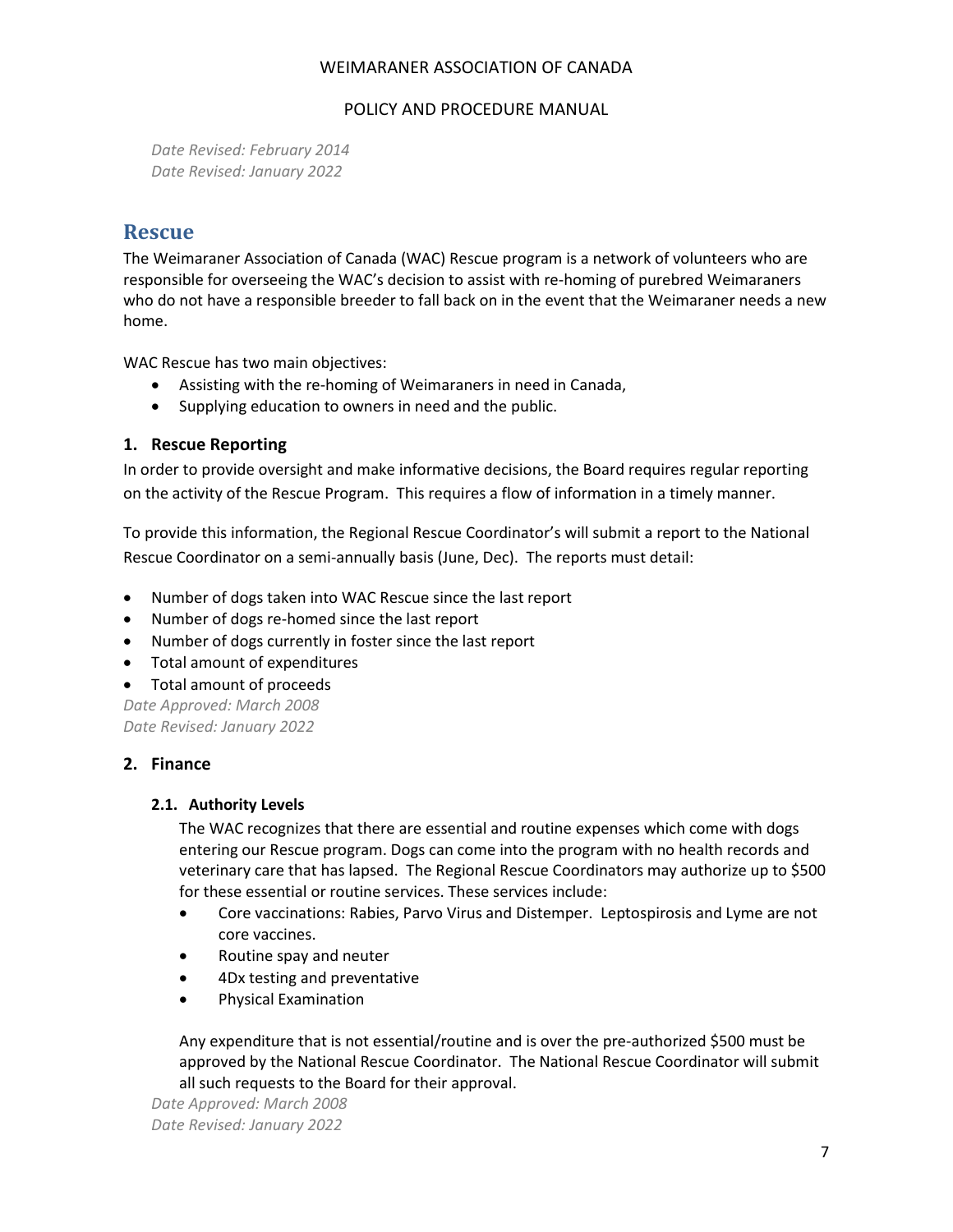#### POLICY AND PROCEDURE MANUAL

#### <span id="page-7-0"></span>**2.2. Transportation Reimbursement**

The WAC recognizes that there is a cost to our volunteers when they are transporting Weimaraners a considerable distance (greater than 100 Km).

The WAC will reimburse volunteers for the cost of their fuel when transporting a rescue approved by the National Rescue Coordinator. Request for reimbursement must be made through the National Rescue Coordinator. Reimbursement will only be authorized when documentation is submitted with the following information:

- Name of volunteer
- Name of rescue dog
- Where was travel required
- The distance of travel
- Cost of fuel

*Date Approved: March 2008 Date Revised: January 2022*

#### <span id="page-7-1"></span>**2.3. Adoption and Surrender Fees (Donations)**

The cost of providing a Rescue program can be overwhelming to a small club. For that reason, the WAC will charge an adoption fee and a surrender fee whenever feasible. These fees, formally called "donations", will be requested at the following amounts:

- Dogs under 6 months-\$500.00 with \$200.00 refunded upon proof of spay/neuter
- Dogs 6 months to 6 years-\$300.00
- Dogs older than 6 years-\$150.00
- Dogs with special needs may have fees waived at the discretion of the Board
- Owner surrendered dogs will be charged a \$100.00 fee

*Date Approved: March 2008 Date Revised: February 2013 Date Revised: January 2022*

#### <span id="page-7-2"></span>**3. Program Enrollment**

All inquiries for surrender will be responded to within 72 hours.

The following information is required prior to enrolling a dog in the program

- a) Where did the originate from
- b) Was the Breeder contacted prior to Rescue
- c) Why is the dog being surrendered
- d) What have they done to re-home the dog themselves
- e) Is there a bite history-obtain details-seek Board approval
- f) Is there a medical history-obtain details-seek Board approval
- g) Are there behavioral issues-obtain details-seek Board approval
- h) How long can they keep the dog
- i) Will they place the dog directly through WAC referral process
- j) The Enrollment/Relinquishment application must be filled out-WACR4
- k) Obtain the "Surrender Donation"

*Date Approved: March 2008 Date Revised: January 2022*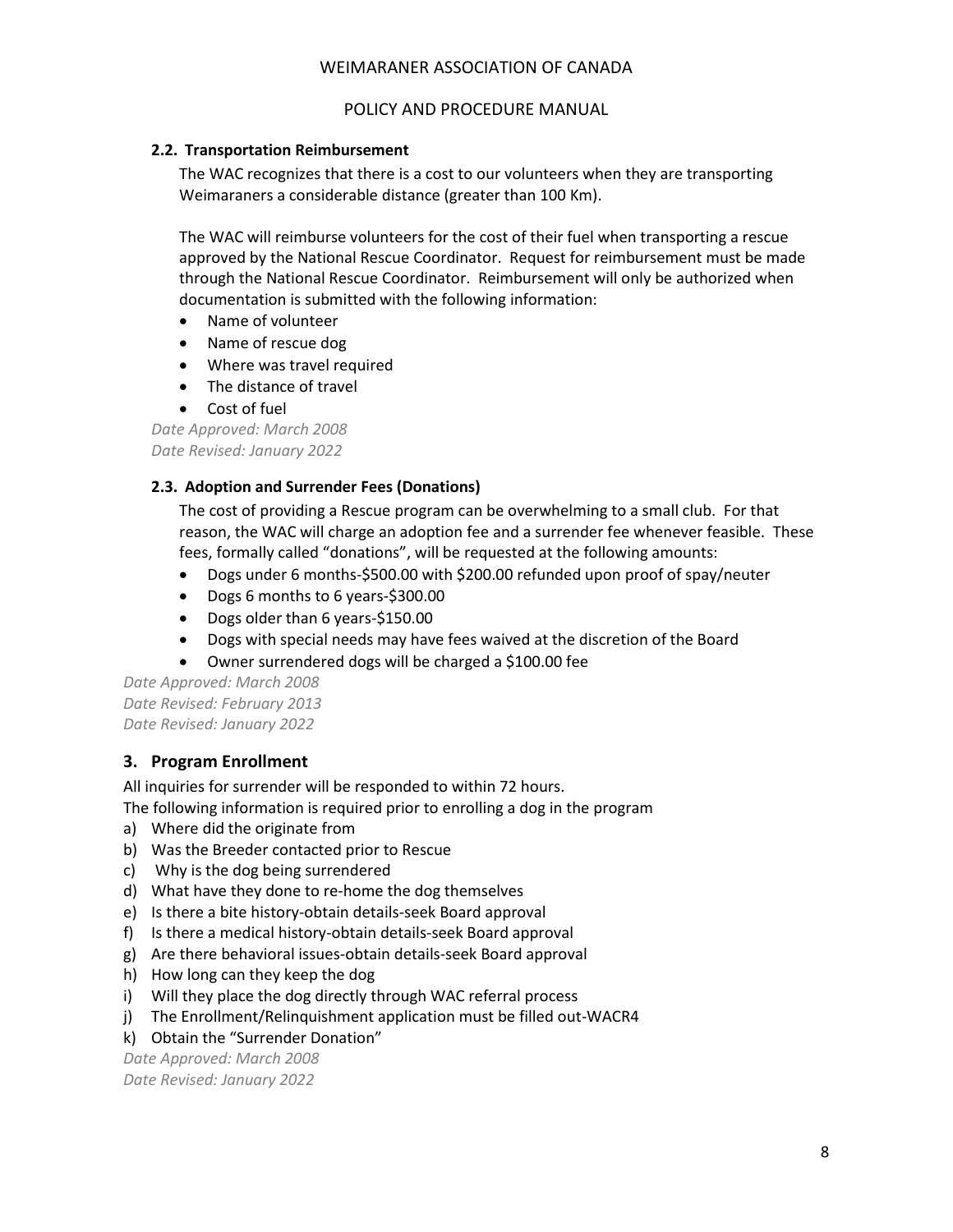#### POLICY AND PROCEDURE MANUAL

### <span id="page-8-0"></span>**4. Adoption**

All adoption inquiries are sent to the Regional Coordinators for that area. A reply to the inquiry must be sent within 72 hours.

The following are the steps to complete an adoption:

- a) Adopters must complete the Adoption Application-WACR1
- b) Review of the Application
- c) Follow-up with the potential Adopter for any items requiring clarification
- d) Coordinate a home visit with the Adopter
- e) Complete the Adopters Home Visit paperwork-WACR6
- f) Determine if the Adopter is a suitable placement
- g) Share applicant information with other Regional Coordinators as required
- h) When placement is complete, obtain a signed Adoption agreement-WACR9
- i) Obtain the "Adoption Donation"
- j) Provide sponsorship to the adoptive family for 1 year free membership to WAC
- k) Send all paperwork and money received/expensed to the National Rescue Coordinator
- l) Seek updates from the adoptive family

*Date Approved: March 2008 Date Revised: January 2022*

# <span id="page-8-1"></span>**5. Fostering and Volunteers**

Foster families are required to complete the Volunteer to Foster application-WACR8. Foster families will be screened by the same process as the Adoptive families c) through g) above.

A current list of volunteers should be maintained by Regional Coordinators for their respective areas. Volunteers are to complete Volunteer Form-WACR11

*Date Approved: March 2008 Date Revised: N/A*

# <span id="page-8-2"></span>**6. Breeder List Eligibility-Rescue**

The WAC is committed to the rescue of Weimaraners in need. It is the responsibility of all members who are breeders to take responsibility of all Weimaraners that they have produced.

In the event a breeder refuses responsibility for a dog of their breeding, or refuses to assist Rescue with a placement of a dog of their breeding, they will be ineligible for inclusion on the WAC Breeders' List for the duration of their membership.

*Date Approved: June 2004 Date Revised: N/A*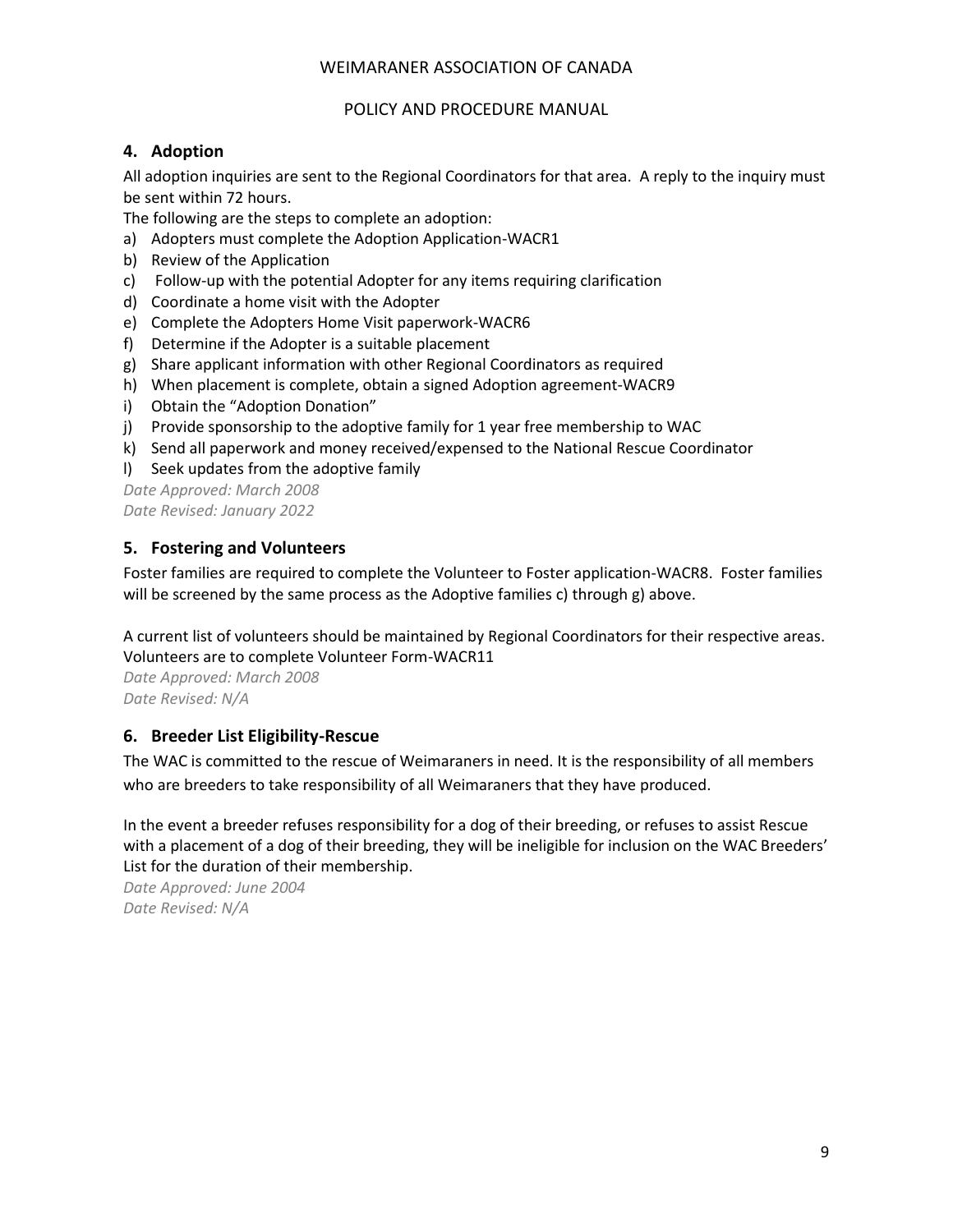#### POLICY AND PROCEDURE MANUAL

# <span id="page-9-0"></span>**Job Descriptions**

#### <span id="page-9-1"></span>**1. President**

This position is an elected position and sits on the Board of Directors. This position represents the interests of the membership and the Clubs mandate. The President may vote on amendments to the constitution, on the expulsion of a member, and on the election of officers. On all other matters, the President shall vote only in case of a tie when that would be the deciding vote. This position holds signing authority for the Club Finances.

#### **Duties**

- Please refer to the Board Authority and Responsibility found in this document.
- Chair of regular Board meetings
- Chair of General meetings
- Assign duties of vacant positions as required to specific Board Members
- Other duties as appropriate

# <span id="page-9-2"></span>**2. Vice President**

This position is an elected position and sits on the Board of Directors. This position represents the interests of the membership and the Clubs mandate. In the absence of the President, the Vice President will perform those duties. In the absence of certain Coordinator positions, the responsibilities of those positions may be assigned to the Vice President by the President until the position is filled.

#### **Duties**

- Please refer to the Board Authority and Responsibility found in this document.
- <span id="page-9-3"></span>• Other duties as appropriate

#### **3. Secretary**

This position is an elected position and sits on the Board of Directors. This position represents the interests of the membership and the Clubs mandate. In the absence of a Secretary, the responsibilities of this position will be assigned to a Regional Director, Vice President or Past President by the President until the position is filled.

#### **Duties**

- Please refer to the Board Authority and Responsibility found in this document.
- Receive, respond to and distribute Club correspondence
- Provide accurate agendas and minutes of official business to the Board for approval and publication in the Newsletter
- Bring forward items of club interest for Board discussion
- Liaise on the Clubs behalf with the CKC on routine items
- It shall be at the discretion of the Secretary to appoint assistants as required.
- Other duties as appropriate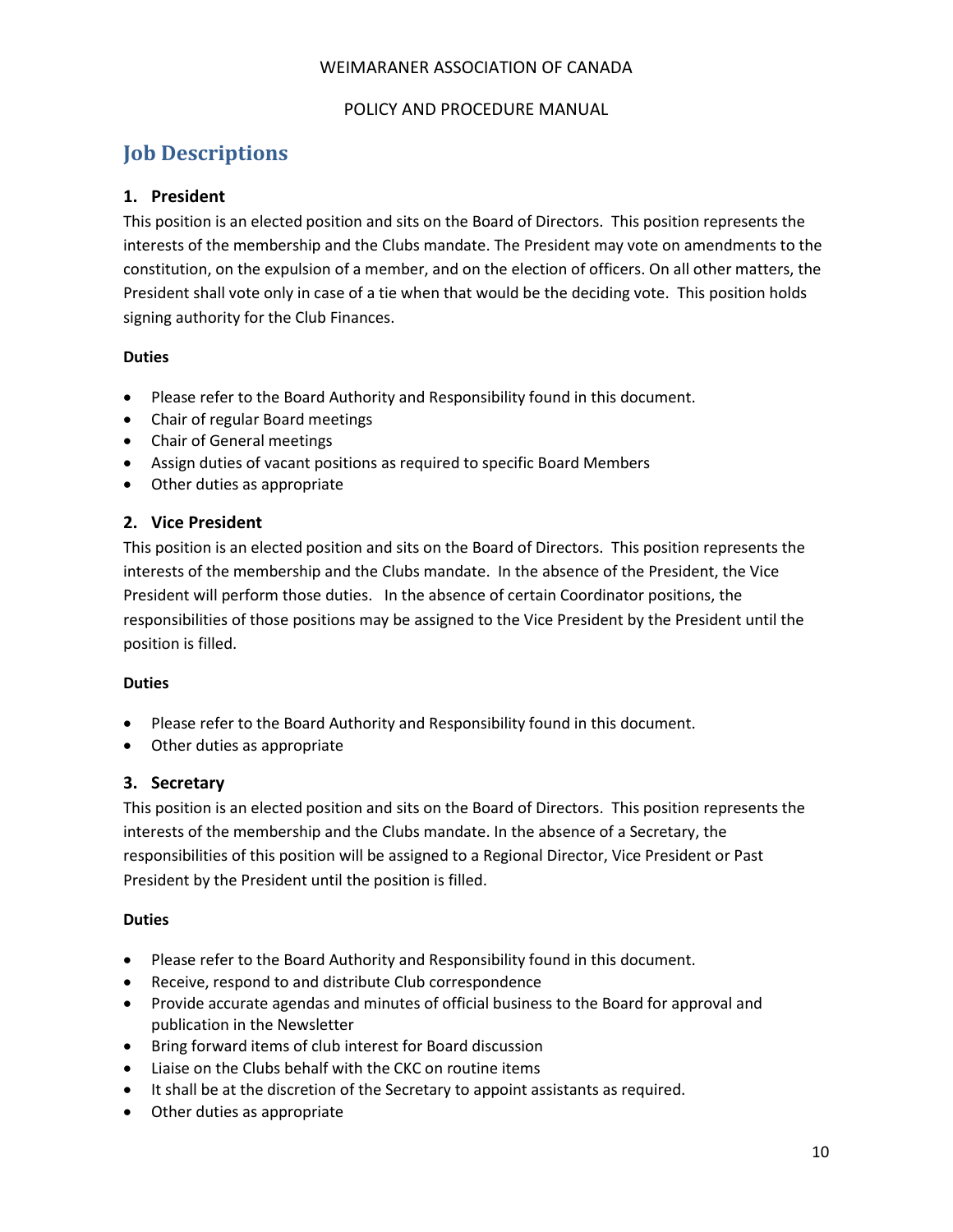#### POLICY AND PROCEDURE MANUAL

### <span id="page-10-0"></span>**4. Treasurer**

This position is an elected position and sits on the Board of Directors. This position represents the interests of the membership in their Region and the Clubs mandate. This position holds signing authority for the Club Finances.

#### **Duties**

- Please refer to the Board Authority and Responsibility found in this document.
- Please refer to the Constitution for more information
- Maintain accurate financial records
- Provide an accounting of both Rescue monies and general Club monies in a report for the Board on a semi-annual basis
- Provide for timely payment of Club approved expenses
- Provide for timely deposit of monies earned by the Club
- Maintain an interface to allow for electronic payment of Club memberships, donations etc.
- Liaise with the National Rescue Coordinator to maintain accurate accounting of Rescue monies.
- Provide details of expenditures to the Board as required
- <span id="page-10-1"></span>• Other duties as appropriate

# **5. Regional Director**

This position is an appointed position and sits on the Board of Directors. This position represents the interests of the membership in their Region and the Club's mandate. There is a WAC requirement to have 4 of the 5 designated Regions represented on the Board of Directors. In the absence of certain Coordinator positions, the responsibilities of those positions may be assigned to a Regional Director by the President until the position is filled.

#### **Duties**

- Please refer to the Board Authority and Responsibility found in this document.
- Please refer to the Constitution for more information
- Provide quarterly reports on Regional activity to the Board, as available

#### <span id="page-10-2"></span>**6. Past President**

This position is an appointed position and sits on the Board of Directors. This position represents the interests of the membership and the Clubs mandate. In the absence of certain Coordinator positions, the responsibilities of those positions may be assigned to the Past President by the President until the position is filled.

# **Duties**

- Please refer to the Board Authority and Responsibility found in this document.
- Please refer to the Constitution for more information
- Other duties as appropriate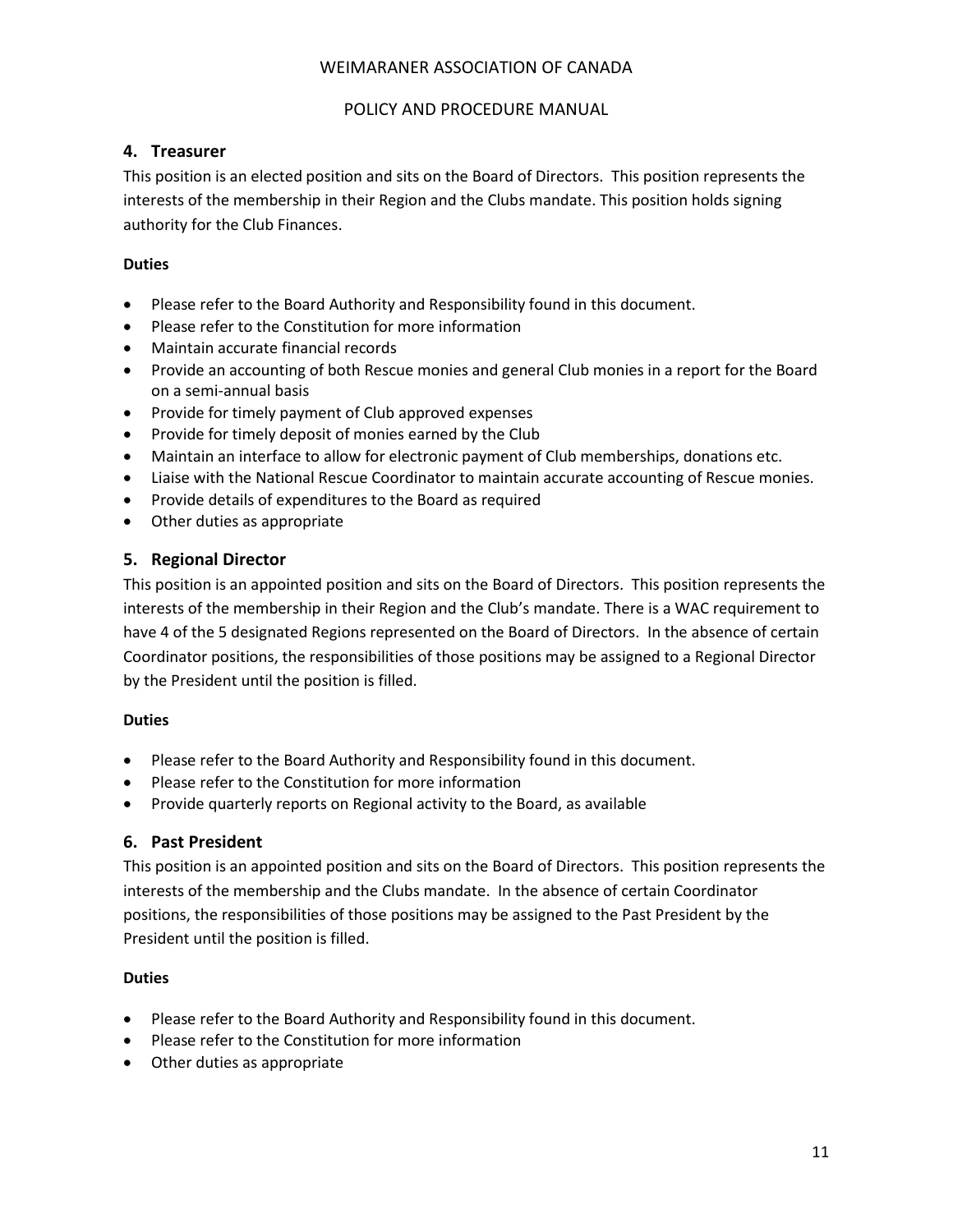#### POLICY AND PROCEDURE MANUAL

#### <span id="page-11-0"></span>**7. Newsletter Editor**

#### **System requirements:**

- High Speed Internet access
- Computer with appropriate software (Processing, Photo Editing, PDF Converter)
- Email

#### **Format - "e" newsletter:**

- Format for ease of reading and sized as small as reasonable so that members with slower internet speeds can still open and read easily.
- Quarterly publication

#### **Content:**

- The top 5 Weimaraners will be highlighted in the Newsletter annually with a free full-page advertisement (photo and small write-up) from the following disciplines:
	- o CKC Conformation
	- o CKC Obedience
	- o CKC Agility
	- o CKC Field (when available, method per current tabulation practice)
	- o WAC National Specialty Winner (Conformation)
	- o WAC National Specialty High In Trial (Obedience)
	- o WAC National Specialty High In Trial (Agility, if available and determinable)
- With the assistance of the appropriate Coordinator, the owners of these dogs will be contacted a maximum of 2 times to submit a photo and short write-up. If no information is forthcoming, the Newsletter Editor will list the dog and owner information in the appropriate area only.
- All membership applications are to be published in the newsletter.
- All official business is to be published in the newsletter. This may be obtained from the Board.
- Reports from all Coordinators are to be published in the newsletter, as available.
- Event results including Specialties, booster, ratings, other WAC sanctioned events and upcoming events will be published in a timely manner in the Newsletter. These may be obtained from the Event Host.
- Brags Members in good standing may place Brags (less than 50 words, text only, at no charge). Donations are appreciated.
- Memorials Members in good standing may place a one-page memorial with photo for no charge. Donations are appreciated.
- New Titles, not required every issue, but timely (found via the CKC web results and the WAC Ratings chair)
- Rescue, a section of the newsletter should include WAC rescue news, if applicable.
- The WAC website and Facebook address needs to be included in every issue.
- Regular features, such as health, humour, book reports should be considered.
- Attempt should be made to have a balanced newsletter that takes into consideration the vast areas of interest our membership has (conformation, obedience, field, versatile, athletics, therapy, Pet, SAR etc.)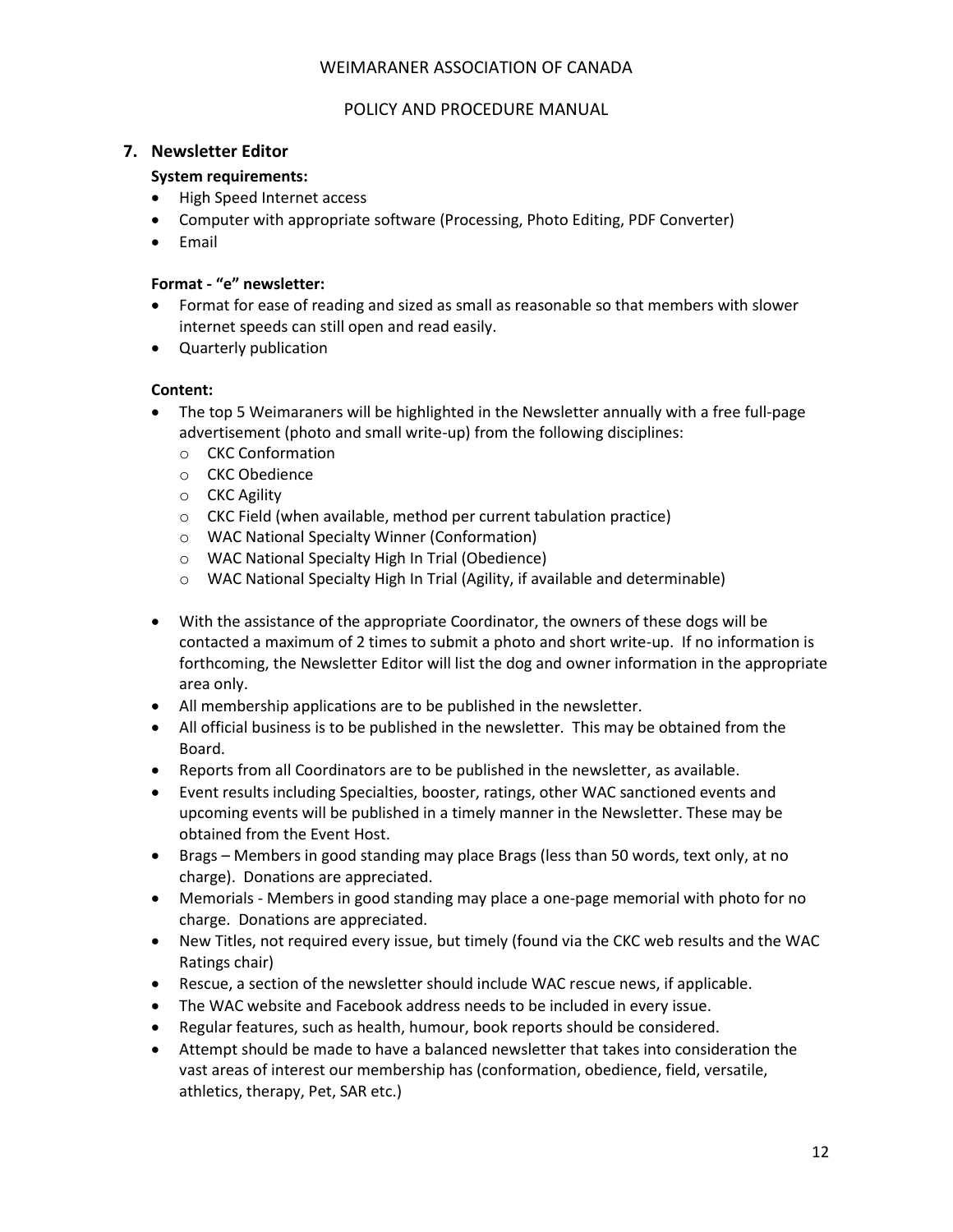#### POLICY AND PROCEDURE MANUAL

### **Advertising**

- \$20 per page, no limit to number of photos. Should be submitted somewhat camera ready, however, computer literacy can be an issue and a fair amount of editing may be required by the editor(s).
- Advertising by commercial operations or non-members must be Board approved and the cost may be adjusted.
- A list of persons advertising shall be compiled and sent to the Treasurer to ensure payment/invoicing. This may be done semi-annually or more often, as needed.

#### **Timelines**

• Ideally, the newsletter should go out quarterly (Jan/Feb/Mar), (Apr/May/Jun), (Jul/Aug/Sept), (Oct/Nov/Dec). Sometimes content and events will require adjustments to the timing.

#### **Newsletter approval**

• A proof of the newsletter is sent to the Board for approval prior to publishing

# <span id="page-12-0"></span>**8. Public Relations Coordinator**

This position is an appointed, volunteer position.

#### **Duties**

This position is responsible for:

- Maintaining the Club's Facebook page
- Ensuring that all posts to the Facebook page are approved by the Board of Directors
- Responding to comments/questions on the Facebook page from the general public
- Responding to inquiries that come through to them from the Website Contact Us form

# <span id="page-12-1"></span>**9. Webmaster**

This position is an appointed, volunteer position.

# **Duties**

This position is responsible for:

- Maintaining the Club's website
- Ensuring that all changes to the website are approved by the Board of Directors
- Maintaining the Breeder's List based on information provided by the Membership Coordinator

# <span id="page-12-2"></span>**10. Membership Coordinator**

This position is an appointed, volunteer position. This position administers the membership application/renewal process and reports directly to the Board of Directors. In the absence of a Membership Coordinator, the responsibilities of this position will be assigned to a Regional Director, Vice President or Past President by the President until the position is filled. The Membership Coordinator is often the first point of contact to persons interested in joining the WAC. As such, this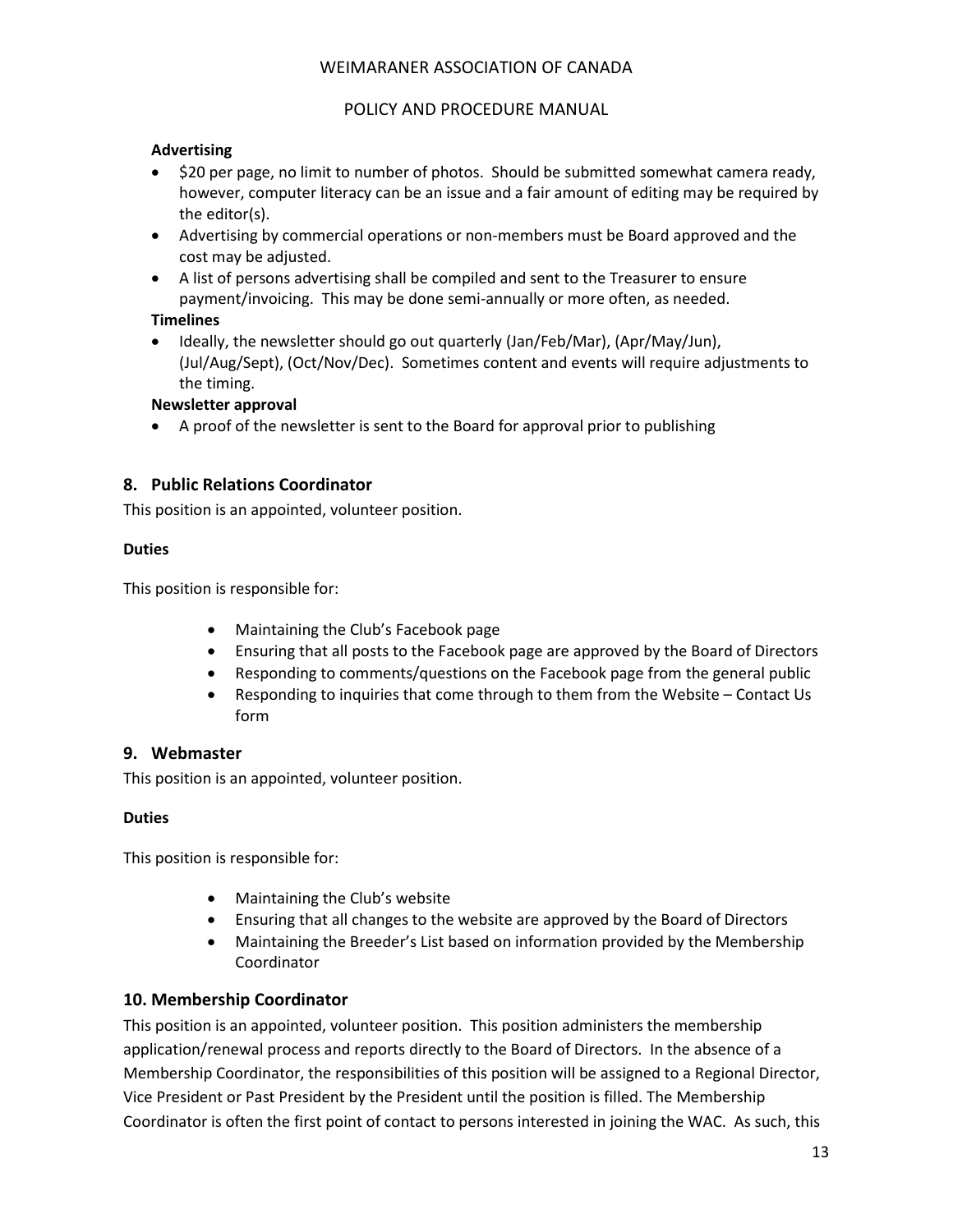### POLICY AND PROCEDURE MANUAL

position is a key position to the continued growth to our club. Of vital importance is the timeliness and accuracy of the record keeping.

### **Duties**

This position responsible for:

- Receiving application for new membership to the WAC. This includes ensuring that the application is complete with a sponsor and payment
- Ensuring that all new applications are published in the newsletter and ensuring that once published, the information is correct
- Ensuring that all new members are added to the WAC membership roster
- Ensuring that any application forms received between August and December are applied to the following calendar year
- Generating and e-mailing annual membership renewal forms according to the WAC Constitution
- Receiving membership renewal forms
- Generating and mail/email reminder for unpaid membership renewals by January 31 annually
- Maintaining accurate and comprehensive records of membership that include:
	- o Name
	- o Address
	- o Telephone
	- o Email
	- o Type of membership (Single/Family)
	- o Date they joined the WAC
	- $\circ$  Fees paid-separate accounting for membership, rescue, trophy and breeders list
	- o Tattoo Series for Breeders
- Maintaining the above records so that annually a new document is saved and a history is formed from previous years.
- Preparing and circulating a membership roster with up to date personal information sorted alphabetically to the entire membership by May 1 of every year. The format should be easy to use/read.
- Prepare a list of the Breeder's that are eligible for inclusion on the Breeder's list (regular member and dues/fee paid). This list is to be supplied to the Webmaster in order to update the website.
- The Treasurer and Membership Chair will coordinate to ensure payments are accounted for correctly.

*Date Approved: June 2005 Date Revised: January 2022*

# <span id="page-13-0"></span>**11. National Rescue Coordinator**

This position is an appointed, volunteer position. This position provides oversight to the National Rescue program and reports directly to the Board of Directors. In the absence of a National Rescue Coordinator, the responsibilities of this position will be assigned to Regional Director, Vice President or Past President by the President until the position is filled. Regional Coordinators can be recruited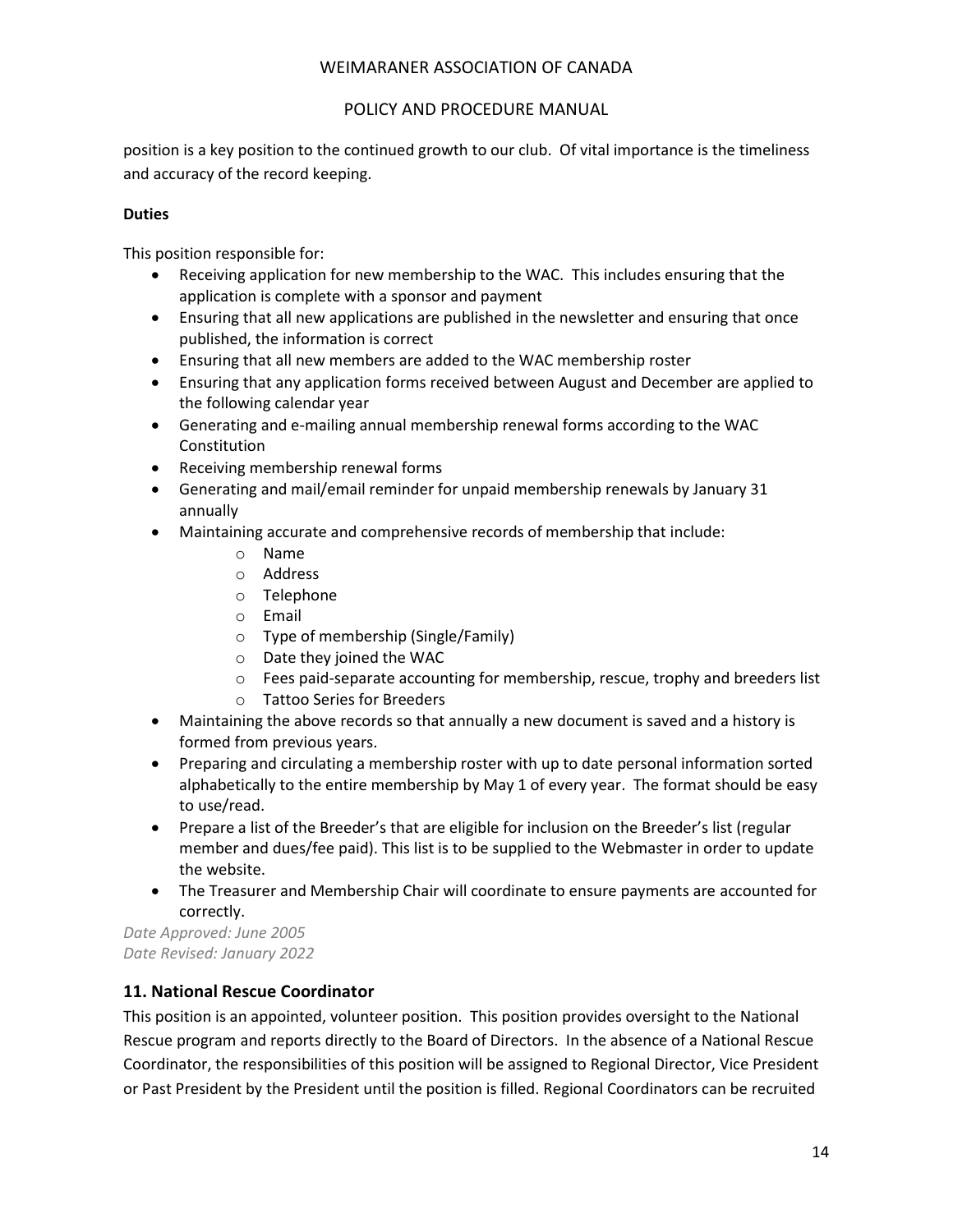#### POLICY AND PROCEDURE MANUAL

at the discretion of the National Rescue Coordinator, as demographics dictate. This position is provided with a \$2,500 float from the WAC Rescue funds.

Presently, the regions are divided into:

- BC
- Prairies (including Alberta)
- Ontario North
- Ontario East
- Ontario South
- Ontario Central (Greater Toronto area)
- Quebec
- Maritimes

#### **Duties**

This position responsible for:

- Provide guidance to the Regional Rescue Coordinators
- Submit a semi annual Executive Summary report to the Board of Directors
- Submit semi-annual accountings of funds to the Treasurer
- Assist Regional Rescue Coordinators as required

*Date Approved: March 2008 Date Revised: January 2022*

# <span id="page-14-0"></span>**12. Regional Rescue Coordinator**

This position is an appointed, volunteer position. This position provides oversight to the dedicated region in the WAC Rescue program and reports directly to the National Rescue Coordinator. In the absence of a Regional Rescue Coordinator, the responsibilities of this position will be assigned to the National Rescue Coordinator, or the Regional Director, by the President until the position is filled.

#### **Duties**

This position responsible for:

- Answering general inquiries
- Adoption inquiries and screening
- Assessing potential surrenders
- Coordination of Foster Care
- Coordinating Veterinary services for surrenders
- Collection of fees and expenses to be forwarded to the National Rescue Coordinator
- Filing semi-annual reports to the National Rescue Coordinator
- Obtain and maintain a working relationship with area shelters and foster homes

*Date Approved: March 2008 Date Revised: January 2022*

# <span id="page-14-1"></span>**13. Event Coordinator**

This position is an appointed, volunteer position. This position provides approval, oversight and guidance for all events that the WAC is hosting. This position reports directly to the Board of Directors. In the absence of an Event Coordinator, the responsibilities of this position may be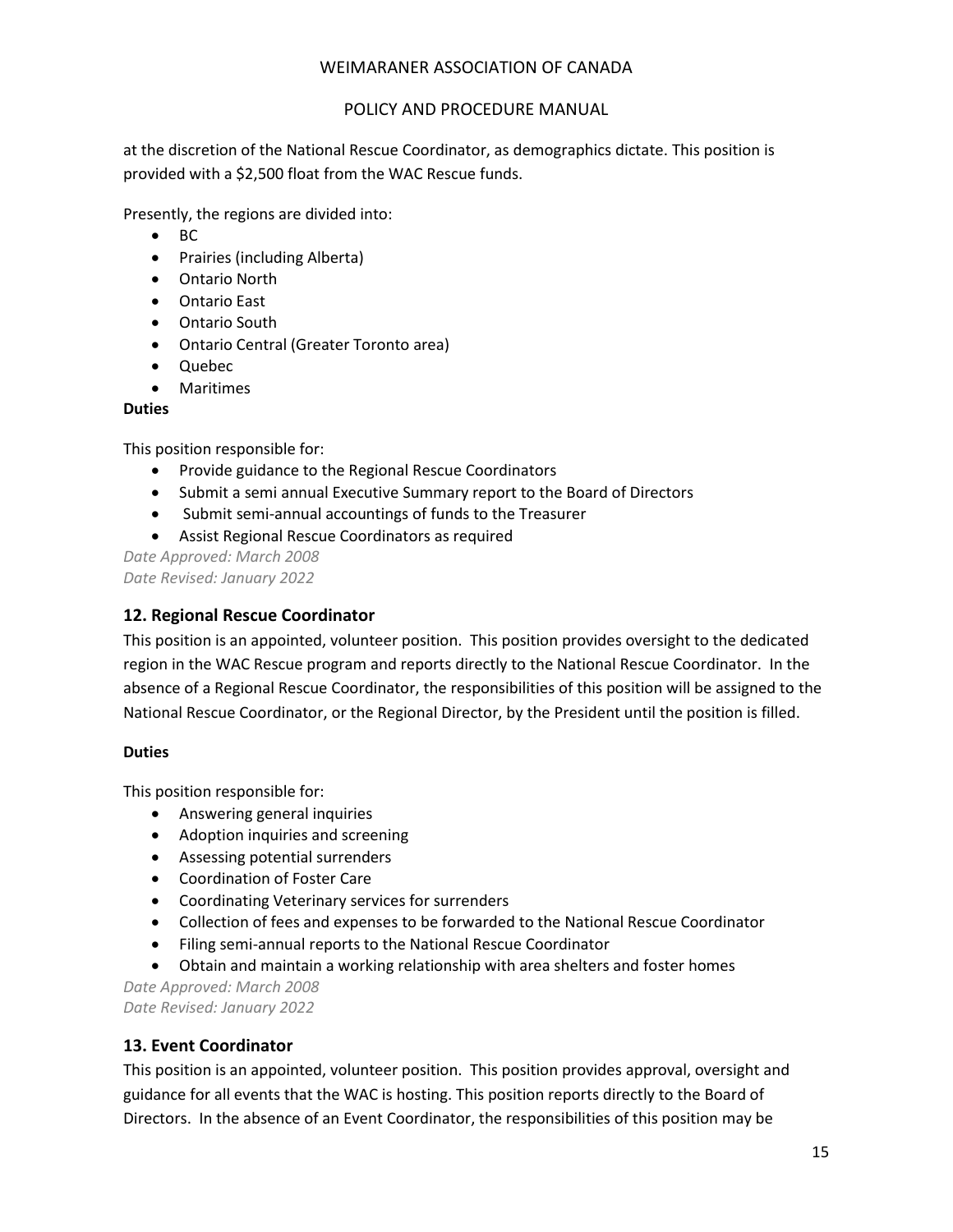# POLICY AND PROCEDURE MANUAL

assigned to a Regional Director, Vice President or Past President by the President until the position is filled.

### **Duties**

This position responsible for:

- Receiving applications and inquiries for hosting WAC events
- Providing advise/guidance to event applicants on timing/procedures
- Coordinating with Field, Performance, Ratings and Conformation Coordinators to promote and reward Weimaraners in all disciplines
- Providing a written and financial report to the Board for inclusion in official business semiannually
- Seeking approval from the Board for all events connected to the WAC
- Encouraging event chairpersons to draw on resources available through the Field, Performance, Ratings and Conformation Coordinators

*Date Approved: June 2005 Date Revised: January 2022*

# <span id="page-15-0"></span>**14. Ratings Coordinator**

This position is an appointed, volunteer position. This position is responsible for providing oversight and guidance to the membership on items pertaining to Retrieving and Versatile ratings. This position reports to the Event Coordinator. In the absence of a Ratings Coordinator, the responsibilities of this position may be assigned to the Event Coordinator by the President until the position is filled.

#### **Duties**

This position responsible for:

- Providing a semi-annual report to the Board for inclusion in the official business and for inclusion in the newsletter
- Overseeing the Rating program including liaising with members and bringing forward suggestions to the Board
- Providing written updates on any changes in the Ratings program for inclusion in the newsletter
- Compiling a list of all Ratings awarded annually
- Coordinating with the Newsletter Editor for the publication of the above list
- Liaising with the Event Coordinator to promote the ratings program and encourage participation in the program
- Liaising with members who are hosting ratings events to assist in successful and break-even events
- Working with the Event Coordinator to prevent conflicts between events
- Providing guidance on timing/procedures to the membership
- Receiving and processing all ratings paperwork in a timely manner and providing certificates to members as required.

*Date Approved: June 2005 Date Revised: January 2022*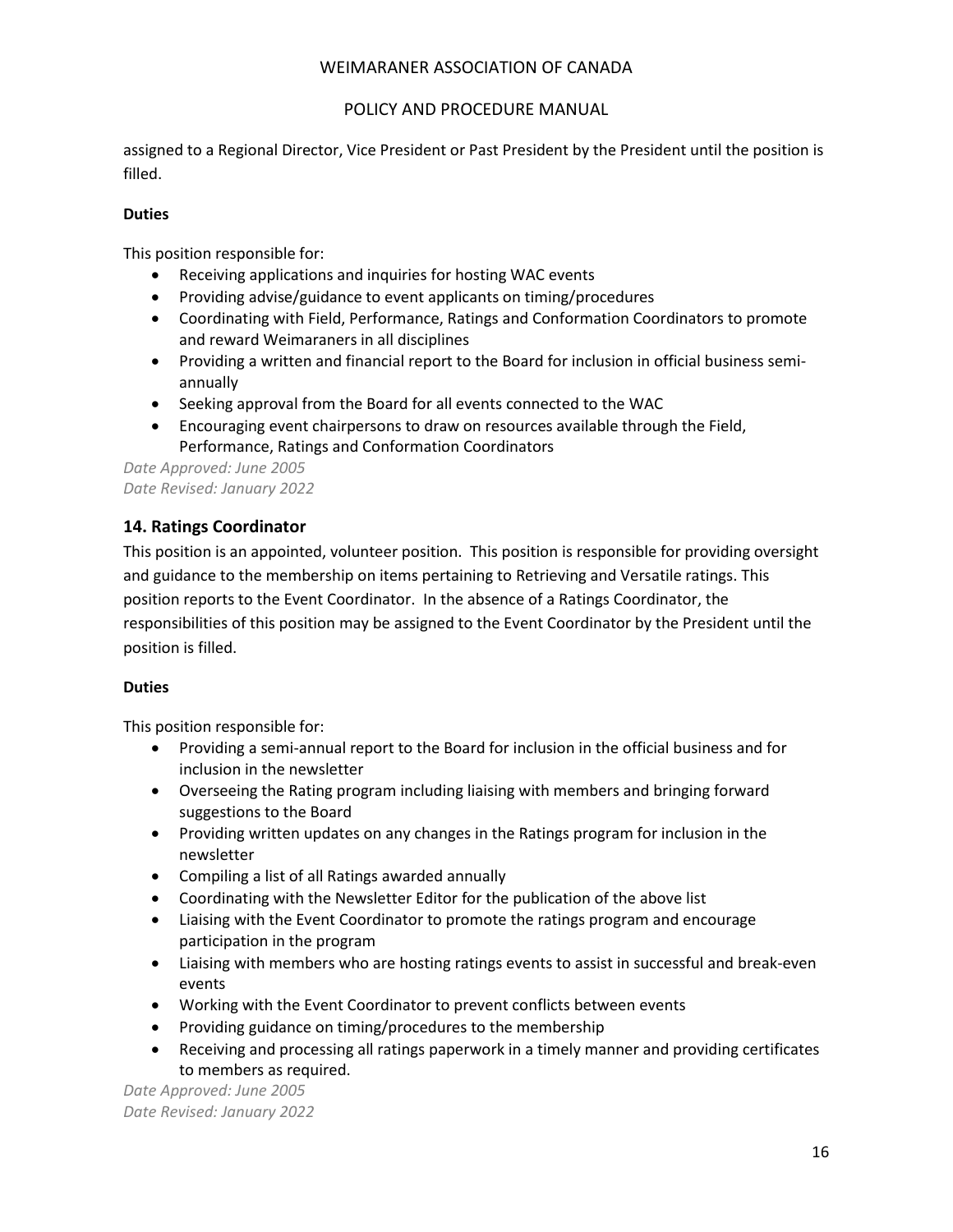### POLICY AND PROCEDURE MANUAL

# <span id="page-16-0"></span>**15. Performance Coordinator**

This position is an appointed, volunteer position. This position is responsible for providing oversight and guidance to the membership on items pertaining to Performance (Agility, Obedience, Rally and similar) disciplines. This position reports to the Event Coordinator. In the absence of a Performance Coordinator, the responsibilities of this position may be assigned to the Event Coordinator by the President until the position is filled.

#### **Duties**

This position responsible for:

- Providing a semi-annual report to the Board for inclusion in the official business and for inclusion in the newsletter
- Providing written updates on any changes in Performance rules for inclusion in the newsletter
- Compiling the Top Weimaraner statistics annually
- Providing Club performance event results for inclusion in the newsletter
- Coordinating with the Newsletter Editor for the publication of the results and statistics
- Liaising with the Event Coordinator to promote and reward Weimaraners in the performance disciplines at the National and Regional Specialties
- Liaising with members who are hosting performance events to assist in successful and break even events
- Coordinating the National Event Travel Subsidy program in the performance disciplines. This includes maintaining application forms, receiving and evaluating proposals and bringing forward a recommendation to the Board
- Working with the Event Coordinator to prevent conflicts between events
- Providing guidance on timing/procedures to the membership
- Creating and/or determining the feasibility of new programs

*Date Approved: June 2005 Date Revised: January 2022*

# <span id="page-16-1"></span>**16. Field Coordinator**

This position is an appointed, volunteer position. This position is responsible for providing oversight and guidance to the membership on items pertaining to Field. This position reports to the Event Coordinator. In the absence of a Field Coordinator, the responsibilities of this position may be assigned to the Event Coordinator by the President until the position is filled.

#### **Duties**

This position responsible for:

- Providing a semi-annual report to the Board for inclusion in the official business and for inclusion in the newsletter
- Providing written updates on any changes in Field rules for inclusion in the newsletter
- Compiling the Top Field Weimaraner statistics annual
- Providing Club Field event results for inclusion in the newsletter
- Coordinating with the Newsletter Editor for the publication of the results and statistics